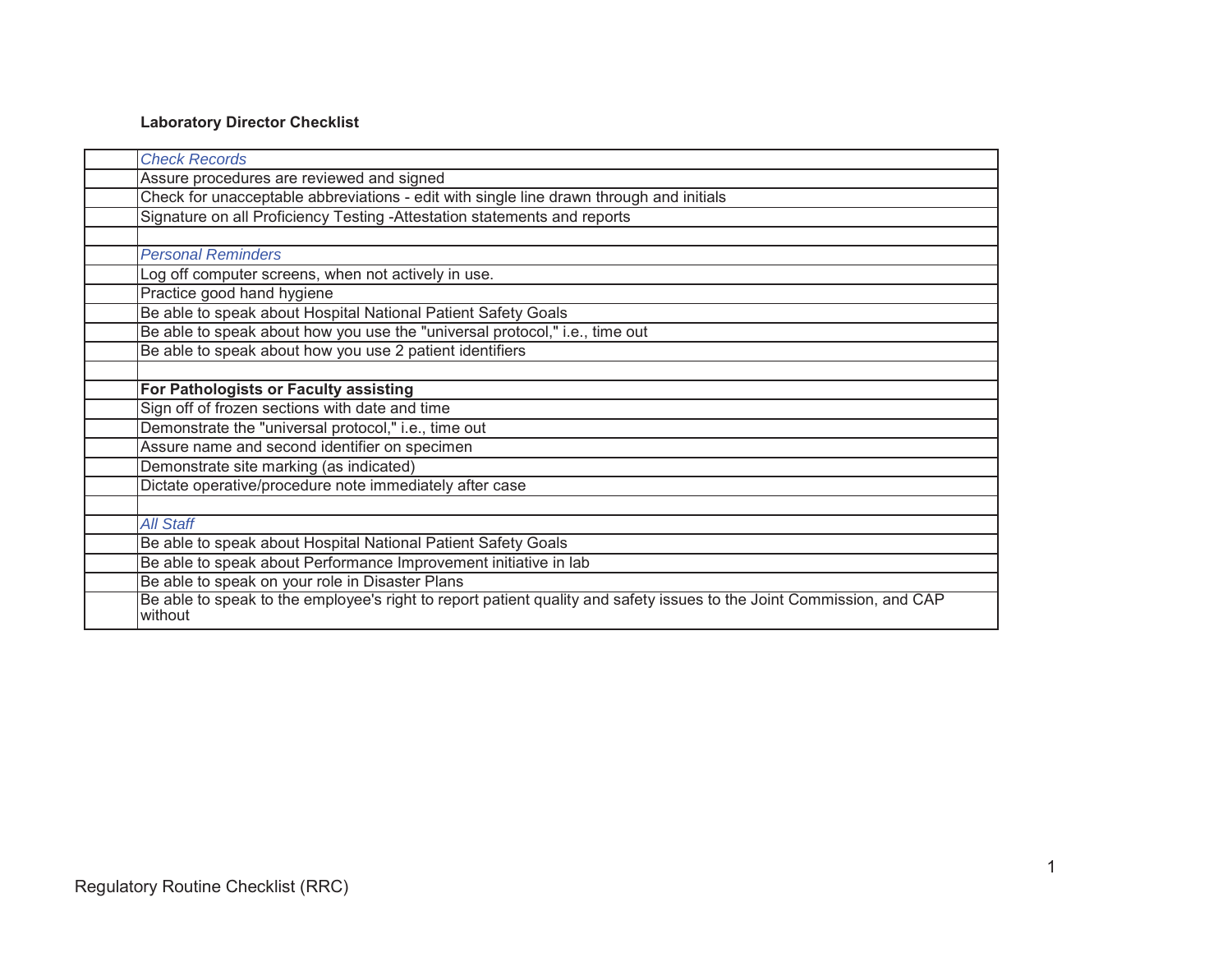### **Laboratory Administrator/Manager Checklist**

*Communication*

| Notify staff of survey, convey positive comments and encouragement                                                                 |
|------------------------------------------------------------------------------------------------------------------------------------|
| Assure that duties are assigned as needed                                                                                          |
| Designate area for surveyor meeting and assure a computer is in or close to that room                                              |
| Proficiency Testing data is available (two years at least worth)                                                                   |
| Produce list of patients who have had lab tests/ diagnosis                                                                         |
|                                                                                                                                    |
|                                                                                                                                    |
| <b>Check Environment</b>                                                                                                           |
| Clean and clear hallways                                                                                                           |
|                                                                                                                                    |
| <b>All Staff</b>                                                                                                                   |
| Be able to speak about Hospital National Patient Safety Goals                                                                      |
| Be able to speak about Performance Improvement initiative(s) in lab                                                                |
| Be able to speak on your role in an Emergency / Disaster                                                                           |
| Be able to speak to the employee's right to report patient quality and safety issues to the Joint Commission, and CAP without fear |
| of retaliation (utilize dept. chain of command first)                                                                              |
|                                                                                                                                    |
|                                                                                                                                    |
|                                                                                                                                    |
|                                                                                                                                    |

2019 clinical\_laboratory\_checklist rev.xlsx02/14/2019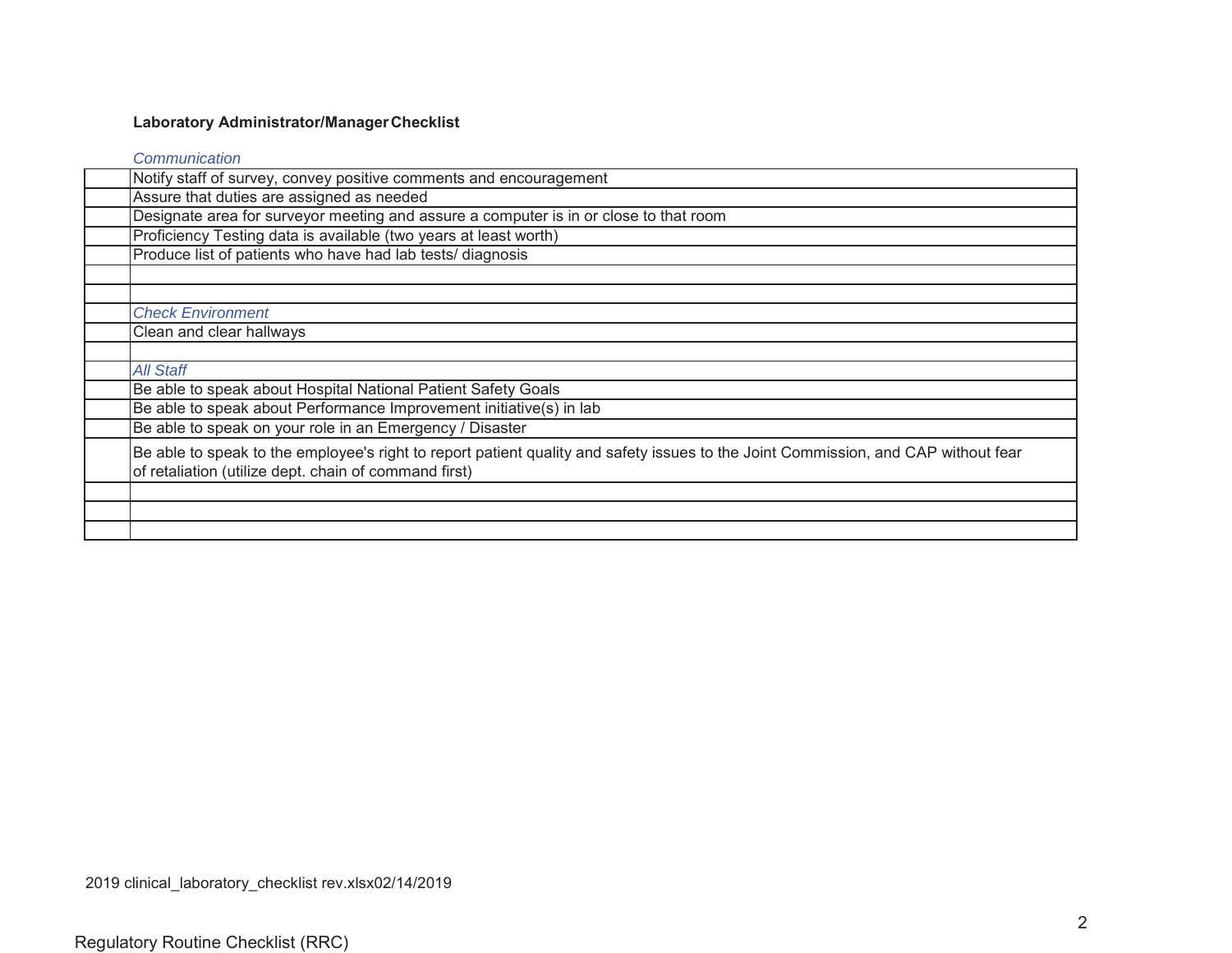# **Laboratory Supervisors Checklist**

| Communication                                                                                                         |
|-----------------------------------------------------------------------------------------------------------------------|
| Notify staff that you are to be the point person for surveyors who enter Lab                                          |
| Notify staff of the need to be flexible if surveyor comes to lab area                                                 |
| Check for training documents available and completed                                                                  |
|                                                                                                                       |
| <b>Check Environment</b>                                                                                              |
| Assure emergency equipment was checked, and file any sheets older than current month                                  |
| If keeping paper temperature logs, file any sheets older than current month                                           |
| Assure Flammable safety cabinets are closed completely                                                                |
| Know how you would get safety data sheets (SDS) on common chemicals you use                                           |
| Assure all staff are wearing hospital ID badge and it is showing photo out                                            |
|                                                                                                                       |
| <b>Personal Reminders</b>                                                                                             |
| Follow good hand hygiene practices                                                                                    |
| Be sure all sinks have soap and paper towels                                                                          |
| Use Proper PPE -lab coats, glove and eyewear where required                                                           |
|                                                                                                                       |
| <b>All Staff</b>                                                                                                      |
| Be able to speak about Hospital National Patient Safety Goals                                                         |
| Be able to speak about Performance Improvement initiatives in your lab                                                |
| Be able to speak on your role in Disaster Plans and Emergencies                                                       |
| Wear ID Badge so that it is visible to others                                                                         |
| Be able to speak to the employee's right to report patient quality and safety issues to the Joint Commission, and CAP |
| without fear of retaliation (utilize dept. chain of command first)                                                    |
|                                                                                                                       |
|                                                                                                                       |
|                                                                                                                       |
|                                                                                                                       |
|                                                                                                                       |
|                                                                                                                       |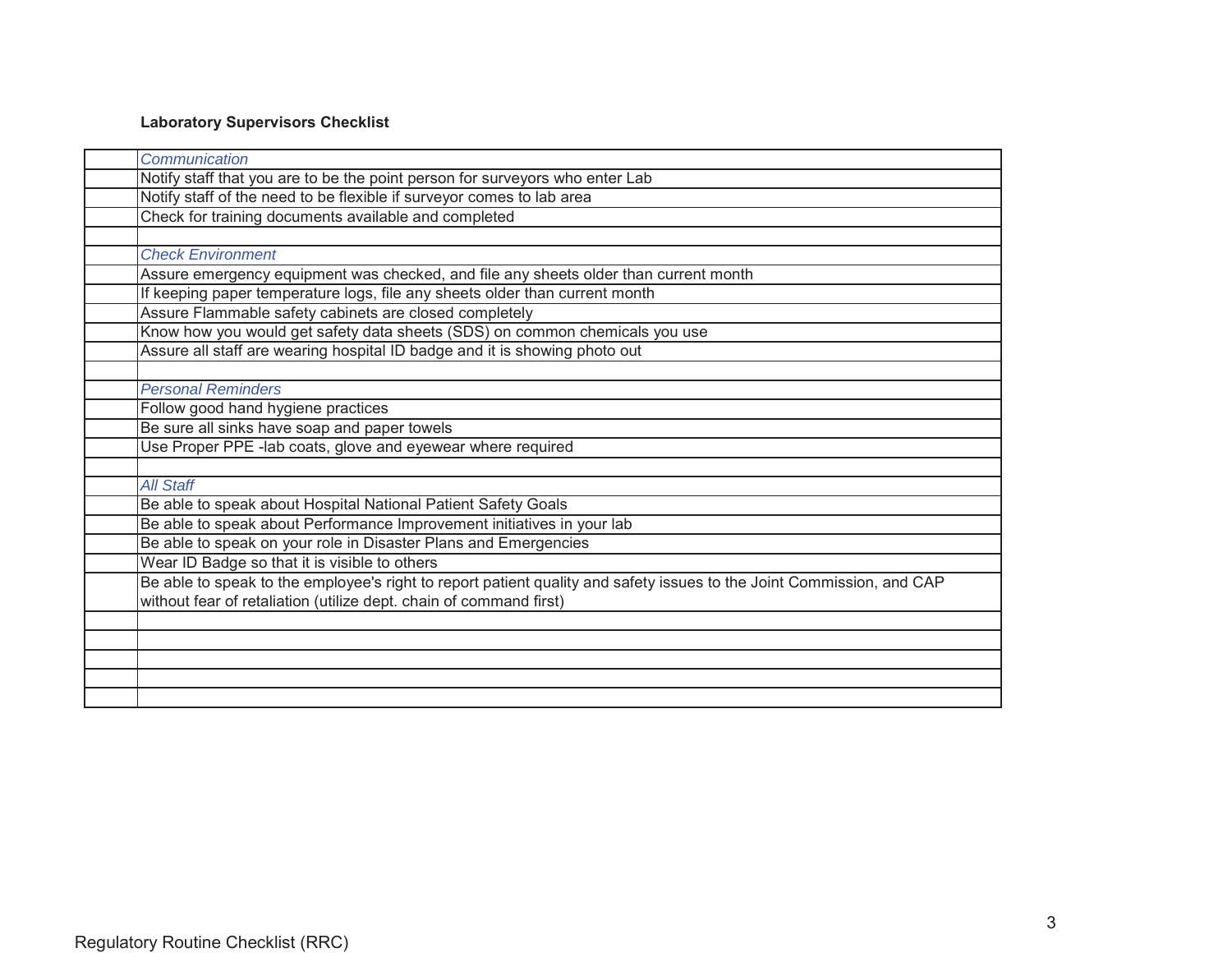# **Laboratory Leads Checklist**

| <b>Check Lab Records</b>                                                                                                                 |
|------------------------------------------------------------------------------------------------------------------------------------------|
| For Complete QC documentation/records                                                                                                    |
| Check for expired reagents                                                                                                               |
| Check for warnings labels on Hazardous Chemicals                                                                                         |
|                                                                                                                                          |
| <b>Check Environment</b>                                                                                                                 |
| Assure gas cylinders are secured tanks                                                                                                   |
| Assure that expiration dates are on all reagents and stains                                                                              |
| Know how you would get safety data sheets (SDS) on common chemicals you use                                                              |
| Assure no sharps container is too full                                                                                                   |
| Assure no fire door or exit corridor is blocked by equipment                                                                             |
| Assure that bleach bottles solutions are labeled with a 7 day expiration date from the day solution was<br>made if not in opaque bottle. |
|                                                                                                                                          |
| <b>Personal Reminders</b>                                                                                                                |
| Use Proper PPE -lab coats, gloves and eyewear/ protective barriers where required                                                        |
| Follow good hand hygiene practices                                                                                                       |
| <b>All Staff</b>                                                                                                                         |
| Be able to speak about Hospital National Patient Safety Goals                                                                            |
| Be able to speak about Performance Improvement initiatives in lab                                                                        |
| Be able to speak on your role in Disaster Plans and Emergencies                                                                          |
| Wear ID Badge so that it is visible to others                                                                                            |
| Be able to speak to the employee's right to report patient quality and safety issues to the Joint                                        |
| Commission, and CAP without fear of retaliation (utilize dept. chain of command first)                                                   |
|                                                                                                                                          |
|                                                                                                                                          |
|                                                                                                                                          |
|                                                                                                                                          |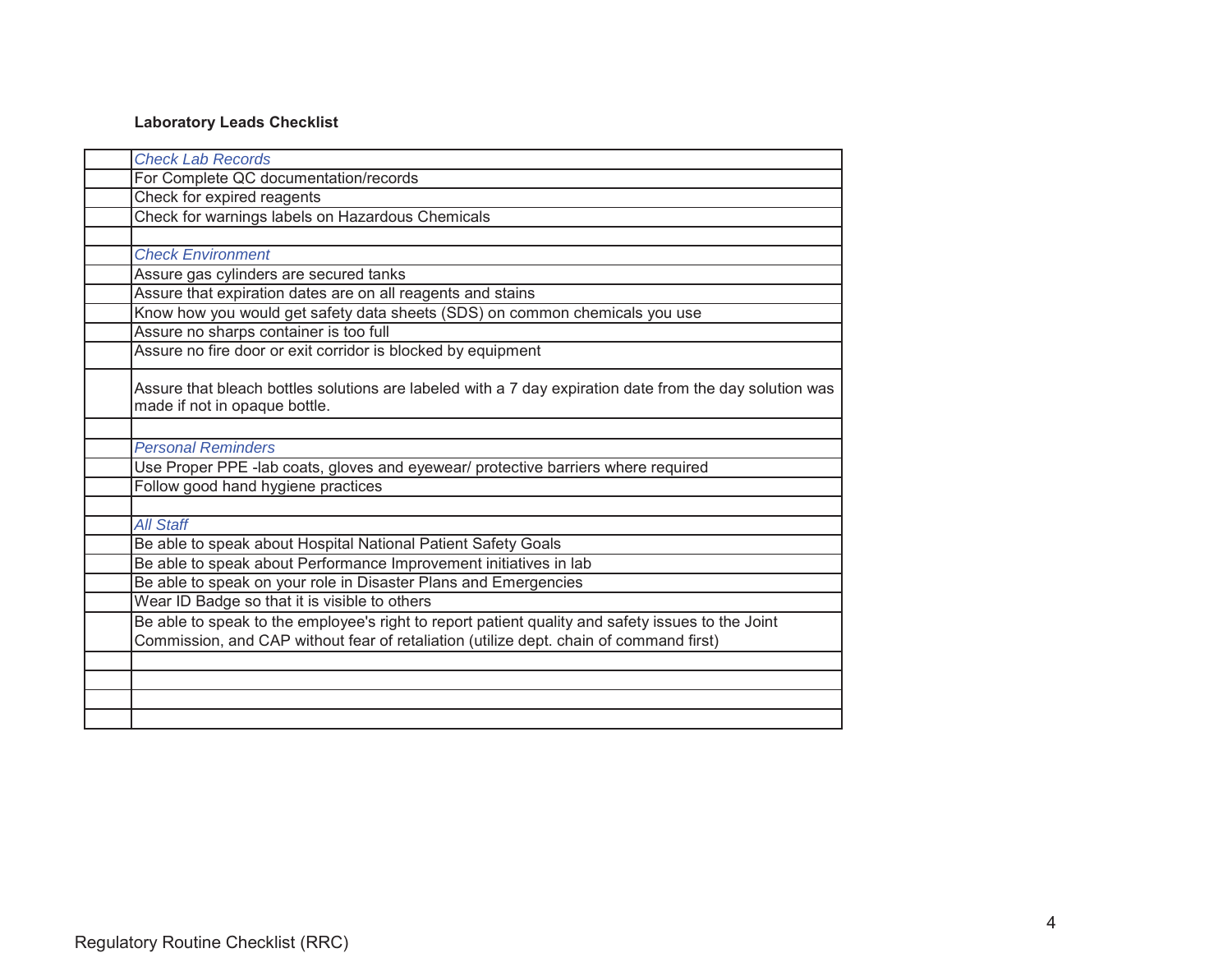# **Laboratory Technologists Checklist**

| <b>Check Lab Records</b>                                                                                                           |
|------------------------------------------------------------------------------------------------------------------------------------|
| Check documentation completeness for any Critical Action Value report                                                              |
| If surveyor selects your test procedure, know where to obtain all aspects of test, including any QC associated with test           |
| Think about lab test you may be performing on your patients sample and know where you could find that procedure                    |
| Know where to find all Documentation of QC                                                                                         |
| Label all Reagents used (name, conc., Exp date, open date, etc.)                                                                   |
|                                                                                                                                    |
|                                                                                                                                    |
|                                                                                                                                    |
| <b>Check Environment</b>                                                                                                           |
| Wearing lab coats buttoned and cleaned                                                                                             |
| Know how you would get safety data sheets (SDS) on common chemicals you use                                                        |
|                                                                                                                                    |
| <b>Personal Reminders</b>                                                                                                          |
| Know your chain of command                                                                                                         |
| Follow good hand hygiene practices                                                                                                 |
| Know how you would handle communication of critical values                                                                         |
| Be able to speak about and demonstrate how you use 2 patient identifiers                                                           |
| Use Proper PPE -lab coats, glove and eye protection where required                                                                 |
|                                                                                                                                    |
| <b>All Staff</b>                                                                                                                   |
| Be able to speak about Hospital National Patient Safety Goals                                                                      |
| Be able to speak about Performance Improvement initiatives in lab                                                                  |
| Be able to speak on your role in Disaster Plans and Emergencies                                                                    |
| Wear ID Badge so that it is visible to others                                                                                      |
|                                                                                                                                    |
| Be able to speak to the employee's right to report patient quality and safety issues to the Joint Commission, and CAP without fear |
| of retaliation (utilize dept. chain of command first)                                                                              |
|                                                                                                                                    |
|                                                                                                                                    |
|                                                                                                                                    |
|                                                                                                                                    |
|                                                                                                                                    |
|                                                                                                                                    |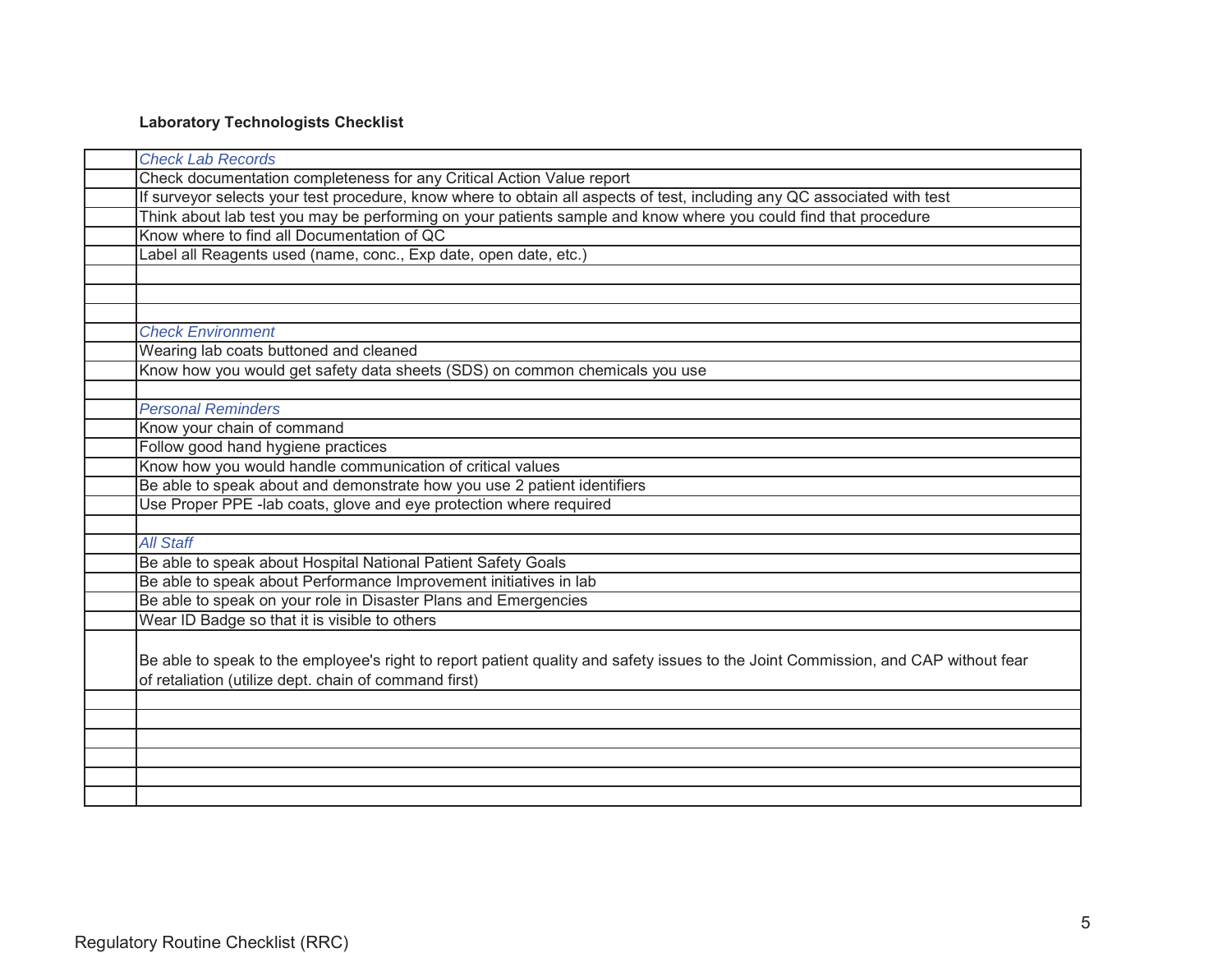# **Laboratory Technicians Checklist**

| <b>Check Environment</b>                                                                                                                                                                    |
|---------------------------------------------------------------------------------------------------------------------------------------------------------------------------------------------|
| Look for and remove any door wedges -- leave with leads.                                                                                                                                    |
| Make sure all boxes are off the floor                                                                                                                                                       |
| Assure all cylinders are stored and secured correctly                                                                                                                                       |
| Look for any equipment that is closer than 18 inches from a ceiling sprinkler and move it lower                                                                                             |
| Look for ceiling tiles that are stained, notify facilities if found 5-5770                                                                                                                  |
| Demonstrate how specimens are handled during processing                                                                                                                                     |
| Move equipment not being used to a storage area                                                                                                                                             |
| Check eyewash areas- no obstruction and logs for completion                                                                                                                                 |
|                                                                                                                                                                                             |
| <b>Personal Reminders</b>                                                                                                                                                                   |
| Be able to speak about how you use 2 patient identifiers                                                                                                                                    |
| Follow good hand hygiene practices                                                                                                                                                          |
| Know how you would get safety data sheets (SDS) on common chemicals you use                                                                                                                 |
| Use Proper PPE -lab coats closed, glove and eye protection where required                                                                                                                   |
|                                                                                                                                                                                             |
| <b>All Staff</b>                                                                                                                                                                            |
| Be able to speak about Hospital National Patient Safety Goals                                                                                                                               |
| Be able to speak about Performance Improvement initiatives in lab                                                                                                                           |
| Be able to speak on your role in Disaster Plans and Emergencies                                                                                                                             |
| Wear ID Badge so that it is visible to others                                                                                                                                               |
|                                                                                                                                                                                             |
|                                                                                                                                                                                             |
|                                                                                                                                                                                             |
|                                                                                                                                                                                             |
|                                                                                                                                                                                             |
|                                                                                                                                                                                             |
| Be able to speak to the employee's right to report patient quality and safety issues to the Joint Commission, and<br>CAP without fear of retaliation (utilize dept. chain of command first) |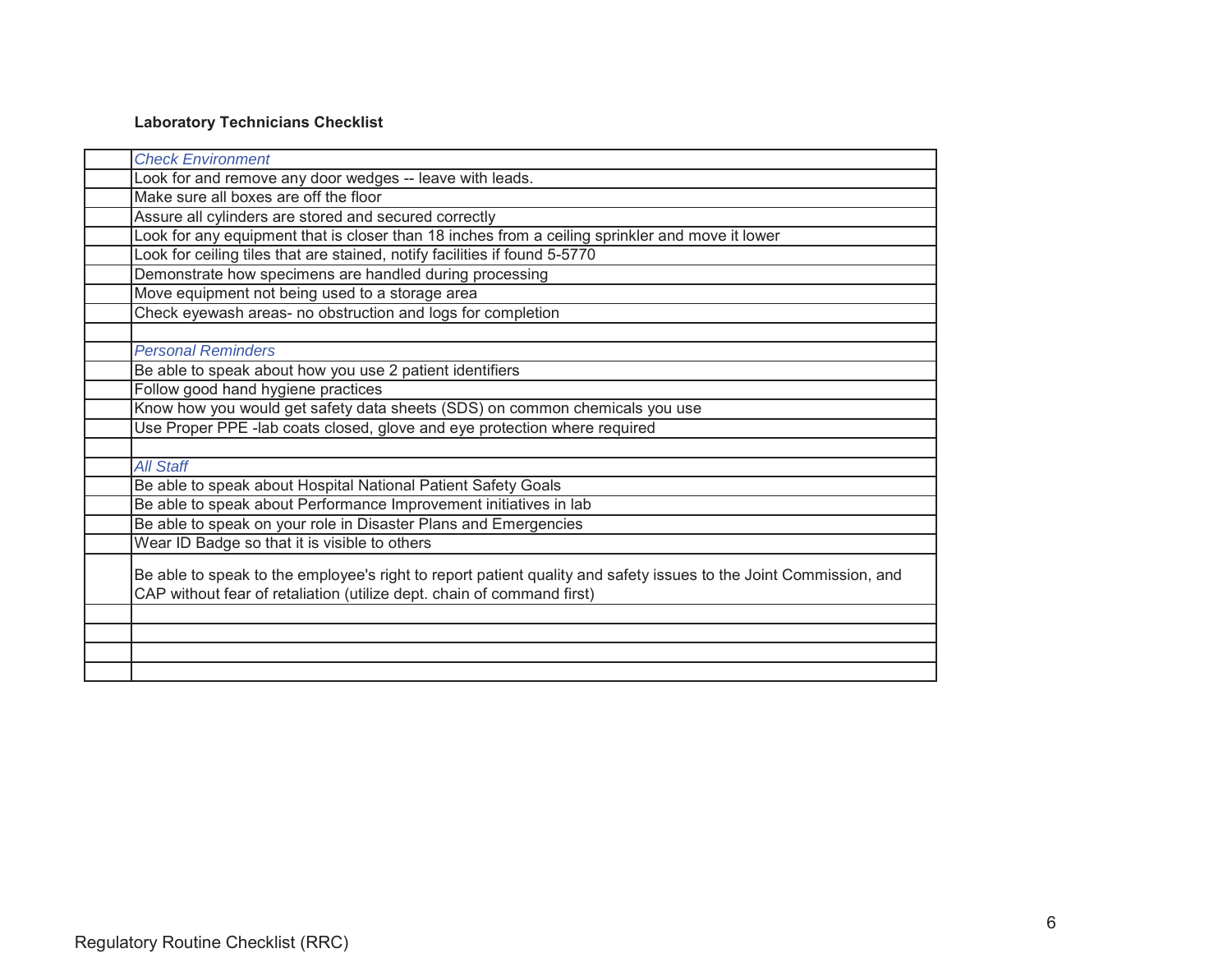### **CUSTOMER SERVICE**

| <b>All Staff</b>                                                                |
|---------------------------------------------------------------------------------|
| Be able to speak about Patient National Safety Goals for Labs                   |
| Be able to speak about Performance Improvement initiative in lab                |
| Be able to speak on your role in Disaster Plans                                 |
| Wear ID Badge so that it is visible to others                                   |
| Be able to speak to the employee right to report patient quality and safety     |
| issues to the Joint Commission without fear of retaliation (utilize dept. chain |
|                                                                                 |